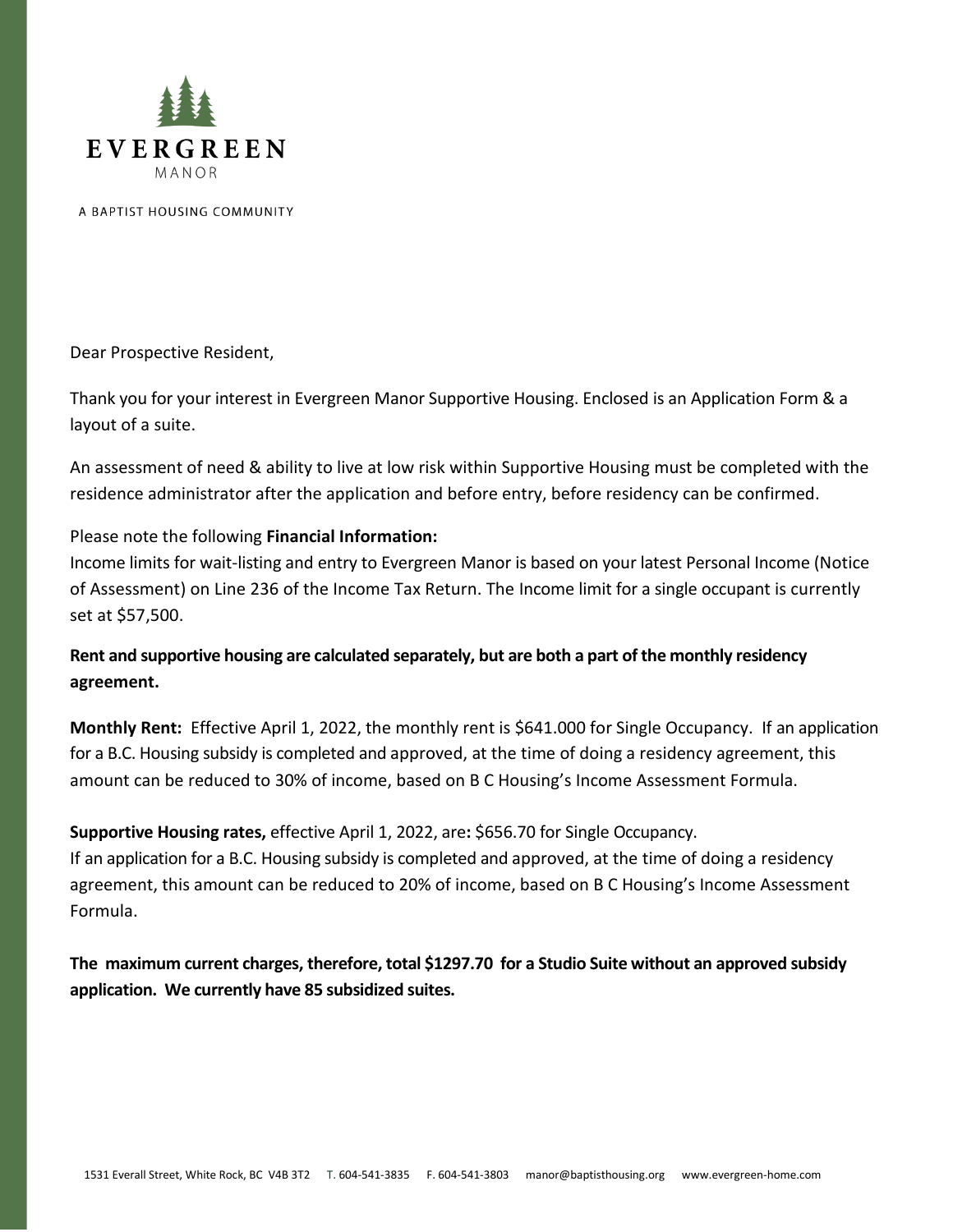

A BAPTIST HOUSING COMMUNITY

**Supportive Housing** services include the following:

- **Daily Main Meal**
- A **Lifeline Call Bell** for personal safety
- **Activities Program**
- **Light Housekeeping:** This includes a weekly service of vacuuming the suite, a bedding change and washing of the bed linens and towels, full bathroom cleaning, and washing of the kitchen floor.
- The use of the **Laundry** machines is currently offered at no charge to our Residents.
- We have our own **Telephone** system with charges to the Residents for basic service, long distance calls, and reduced rates for extra services. A new telephone number is given to the new Resident. A \$25 connection charge applies at the outset of residency.
- A Security Deposit of ½ month rent is required when a Residency Agreement is completed.
- A Lifeline Button Loss Protection Fee of \$20 per person is a one-time payment at the outset of residency, to prevent a charge levied by Lifeline for a replacement button if lost
- A Lifeline Connection fee of \$22 is a one-time payment at the outset of residency.

Please call me at 604-541-3835 if you have any questions. I look forward to hearing from you!

Sincerely,

## **Evergreen Manor**

1531 Everall Street, White Rock, BC, V4B 3T2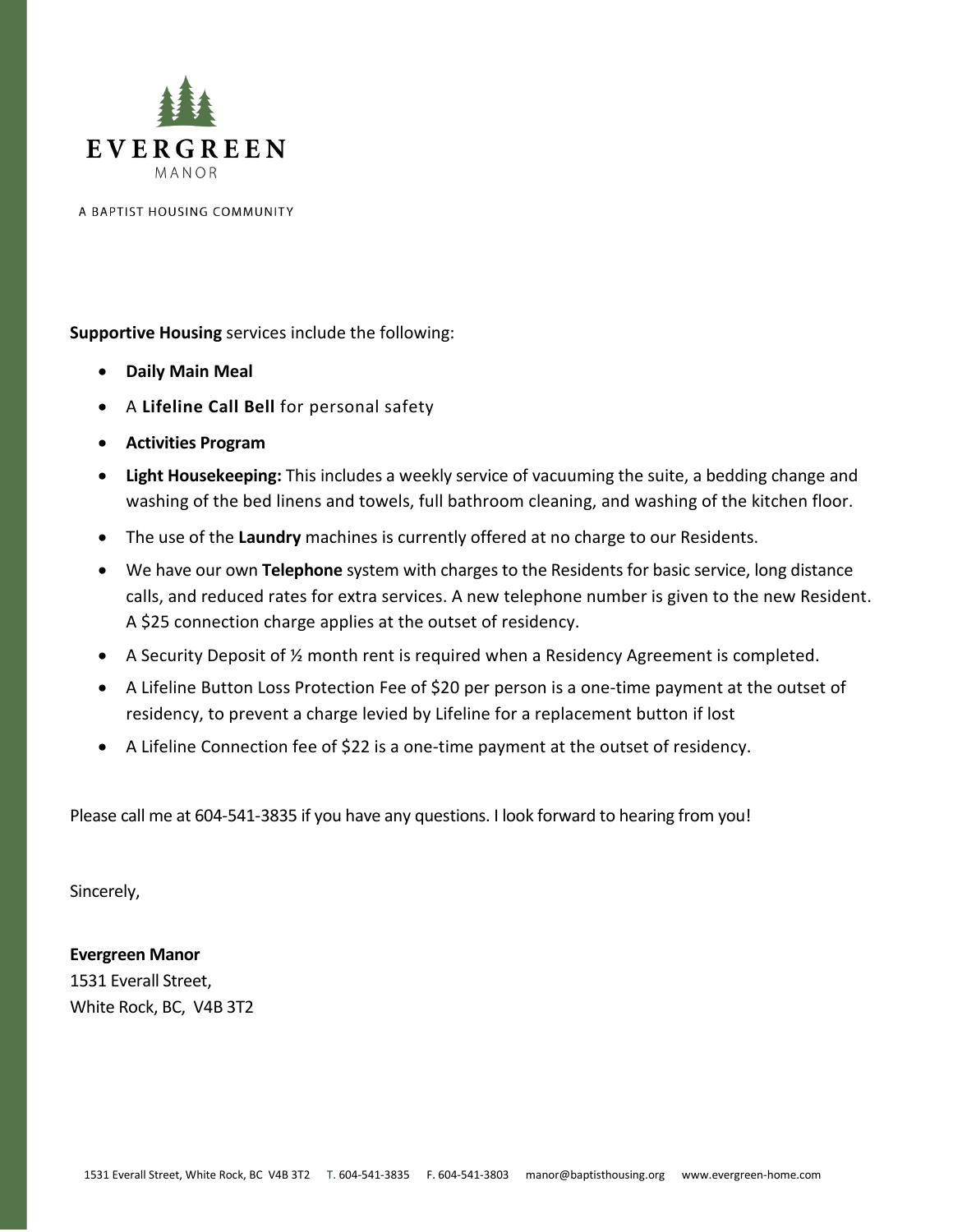

## **Application for Single Accommodation**

| L V L K U K L L IN<br>MANOR | (Please print)           |      | (Must be $65+$ ) |
|-----------------------------|--------------------------|------|------------------|
| A BAPTIST HOUSING COMMUNITY | <b>Application Date:</b> |      |                  |
| Name:                       |                          |      |                  |
| Last Name                   | <b>First Name</b>        |      | Date of Birth    |
| <b>Current Address:</b>     |                          |      |                  |
| <b>Street Address</b>       |                          | City | Postal Code      |
| Phone Number:               | Email:                   |      |                  |

**Evergreen Manor is a Seniors Supportive Housing building operating with a Supportive Housing Agreement with BC Housing. We currently have 85 subsidized suites. Applicants may apply for a subsidy toward the costs when completing a Residency Agreement. An assessment of need & ability to live at low risk within Supportive Housing must be completed with the residence administrator after the application and before entry, before residency can be confirmed.** 

To assist us in reviewing your application, we request you provide the following information. Ambulation: Independent  $\Box$  Wheelchair  $\Box$  (We have four suites adapted for wheelchair access.) Do you currently receive home-care: Yes  $\Box$  No  $\Box$  If Yes, please indicate if Daily  $\Box$  or Weekly  $\Box$ 

Currently Monthly Income: Between \$1,000 - \$1,500  $\Box$  \$1,500 - \$2,500  $\Box$  \$2,500 +  $\Box$ 

According to your latest Personal Income Tax Report (Notice of Assessment), the amount on Line 236: Less than \$57,500 in the last calendar year  $\Box$  or Over \$57,500 in the last calendar year  $\Box$ 

## **Family Contact(s)**

| Last Name             |  | <b>First Name</b> |                   |  |  |
|-----------------------|--|-------------------|-------------------|--|--|
|                       |  |                   |                   |  |  |
| <b>Street Address</b> |  | City              | Postal Code       |  |  |
|                       |  |                   |                   |  |  |
|                       |  |                   |                   |  |  |
| Last Name             |  |                   | <b>First Name</b> |  |  |
|                       |  |                   |                   |  |  |
| <b>Street Address</b> |  | City              | Postal Code       |  |  |
|                       |  |                   |                   |  |  |
| Reference:            |  |                   |                   |  |  |
|                       |  |                   |                   |  |  |
|                       |  |                   |                   |  |  |

1531 Everall Street, White Rock, BC V4B 3T2 T. 604-541-3835 F. 604-541-3803 manor@baptisthousing.org www.evergreen-home.com